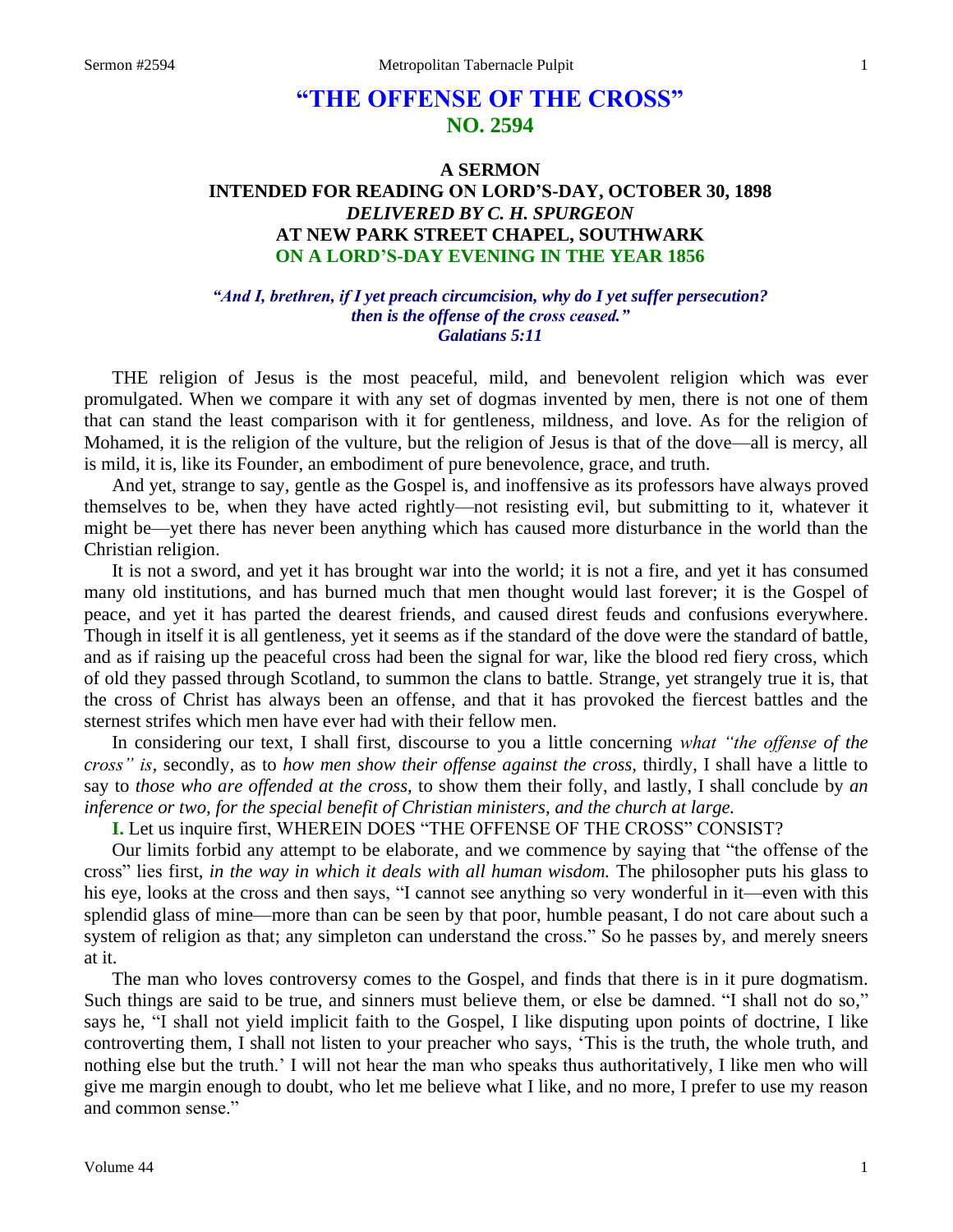When you come to talk with him about the religion which says, "Believe that, or else be lost, believe that, or else be shut out of the pale of salvation," he turns on his heel, and says, "I will not believe any such thing." And when he asks what it is he is to believe, he professes himself to be wiser even than the Word of God! "What!" he says, "believe in the atonement? I can't, it is contrary to my common sense. Believe the doctrine of election? Why, it shocks my humanity! Believe in the total depravity of human nature, and the impossibility of being saved without being born again? Why, I cannot receive such teaching for a single moment. It is contrary to all that the schoolmen ever taught and different from what any philosopher ever would have invented, so I shall not receive it." And he turns away with an anathema against the cross.

He cannot bear it because of its great simplicity. If he could describe it as being so wonderful that he could by no means make the common people comprehend it, and that it was only because of his gigantic intellect that he was able to understand it himself, he would not mind accepting it, but as it is so plain and simple, he turns away from it in disgust. He cannot bear the Gospel of the cross, it has not worldly wisdom enough in it for him, and he either does not know or he forgets that the knowledge of Christ crucified is the most excellent of all the sciences, and that never is reason so glorified as when it humbly sits down under the shadow of the cross.

But there is something in the cross of Christ which hurts men's pride even more than this, and that is, *it is opposed to all their notions of human ability.* The man who is relying for salvation on his own strength, does not like the doctrine of the cross. If anyone preaches a Gospel which tells the sinner that he has power to save himself, if he preaches a Gospel which says that, Christ having died to put all men in a salvable condition, they have only to exercise the power they have, and they will be able to deliver themselves—if a man thus preaches something which exalts the skill and strength of the creature, he will never offend his unregenerate hearers.

But if he once begins to cast the sinner down in the dust, and to teach what Christ Himself taught, "No man can come to me, except the Father which hath sent me draw him," and that, in the Scriptures, all men are declared to be "dead in trespasses and sins," then the proud sinner will turn away and say, "I am not going to be so insulted, to have all my powers leveled to the ground! Am I to be made into a mere machine, or into a piece of clay, and to lie passive in the Potter's hands? I will not submit to such an indignity."

If the minister will give him a little to do himself, and let him sacrifice a little to his own idol, he will drink down the false doctrine as the ox drinks down water, but since we tell him he is powerless, like the poor bleeding man when the Samaritan met him, he says, "I will have nothing to do with you."

And the cross offends men yet again, because *it goes clean contrary to their ideas of human merit.*  There is not a soul in all the world that, by nature, loves to be stripped of all merit. No! the last thing a man likes to part with is his righteousness. I have known poor sinners stand on Sinai's top until their knees knocked together, yet they have clung to their self-righteousness even there. I have known men stand where God's earthquakes were shaking the ground under their feet, and the thunder and lightning were playing above their heads, yet they still held fast their self-righteousness. It is a hard thing to get that away from men.

You know how Bunyan says that, when Great-heart slew Giant Despair, the giant "had, as they say, as many lives as a cat," and I am sure that self-righteousness has many more lives than that, it is the hardest thing in the world to kill. You may cut the evil weed self-righteousness up, but when you think you have got to the last root of it, it will be shooting up again before you can sharpen your knife to cut it up once more. This evil thing is bred in man's nature. When you preach against it, see how men will roar at you, they cannot bear that doctrine.

I sometimes receive letters from persons who say, "We should not wonder if all your congregation were to live in sin, because you are always preaching against man's righteousness, and inviting poor sinners to come to Christ by simple faith, and to be saved by grace alone." I daresay they would not wonder if such a thing were to happen, but I should wonder if my people, as a whole, lived in sin, and I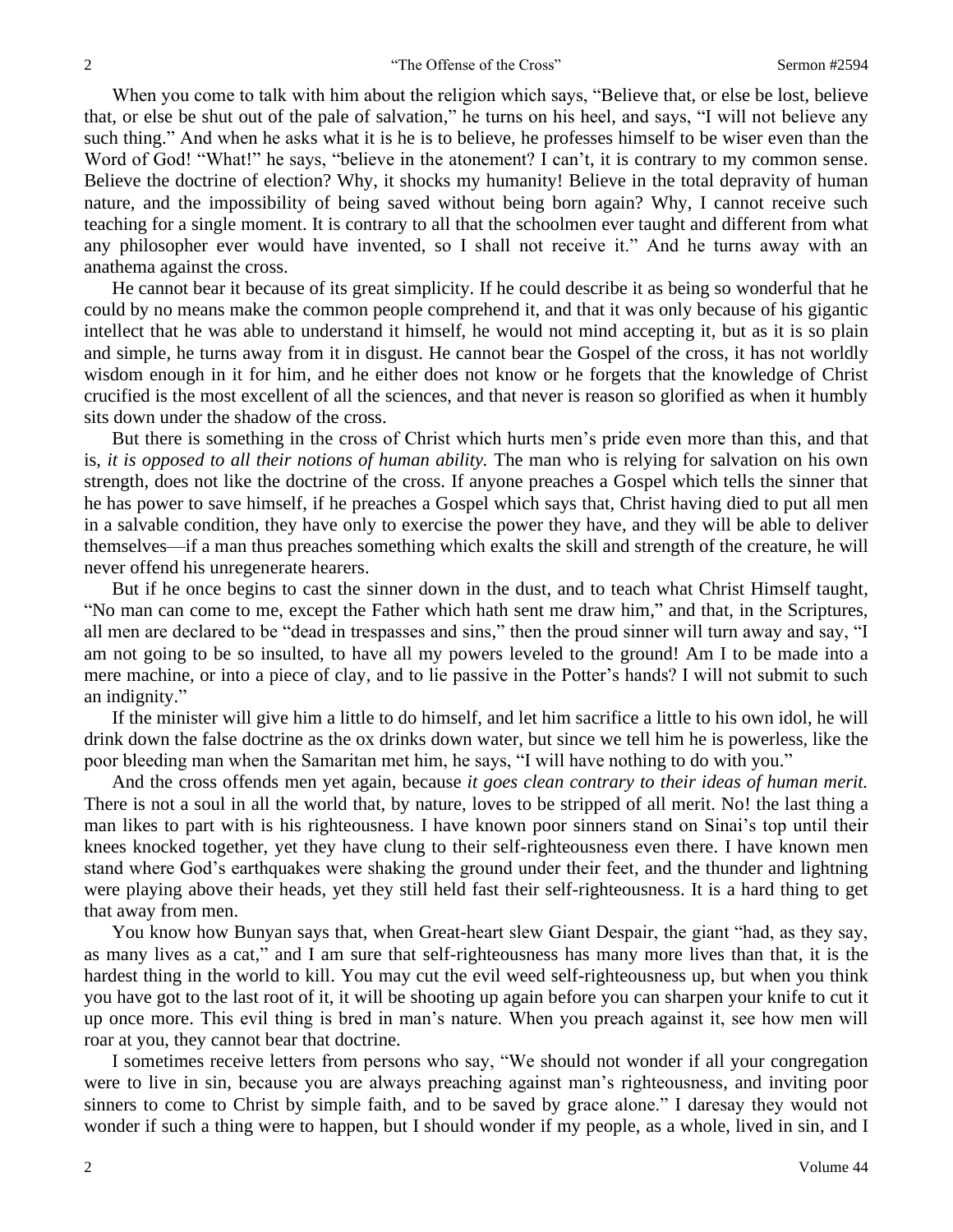bless God that I have no cause to wonder about that matter, for a holier people you will not find this side of heaven than those who receive into their hearts the doctrine of Christ's imputed righteousness. This I will say of them, that grace has wrought in them good fruits, that they do walk in the fear of the Lord, in love to one another, and in the practice of uprightness and godliness.

But men of the world cannot bear this teaching, because it makes nothing of the merits of which they think so much. Tell men that they are a very good sort of folk, they will like to hear that. Give people a good conceit of themselves, and they will like to listen to you, but that self-conceit is the ruin of tens of thousands. I am sure it is only when we begin to say—

## *"I'm a poor sinner, and nothing at all, But Jesus Christ is my All in all,"—*

that we are saved. But as long as we are content with ourselves in our natural sinful condition, there is not the slightest hope for us. So you see, this is "the offense of the cross," that we do not let men trust in their own merits.

But there is another offense, which is a very sore one, and the world has never forgiven the cross that "offense," yet *it will not recognize any distinctions between mankind.* The cross makes moral and immoral persons go to heaven by the same road, the cross makes rich and poor enter heaven by the same door, the cross makes the philosopher and peasant walk on the same highway of holiness, the cross procures the same crown for the poor creature with one talent that the man with ten talents shall receive.

Hence, the wise man says, "What! am I to be saved by the same cross which saves a man who does not know his letters?" Your fine lady asks, "Am I to be saved in the same fashion as my servant girl?" The gentleman says, "Am I to be saved the same way as that chimney sweep?" And he who boasts of his self-righteousness cries, "What! am I to jostle against a harlot, to elbow a drunkard on the road to heaven? Then, I will not go to heaven at all." Then, sir, you will be lost.

There are no two roads to heaven, it is the same road for everyone who goes there, and hence, the cross has always been offensive to men of mark and might—few kings and queens have ever bent humbly before it. Men have covered up the cross with some fine decoration, and they have said that they loved it, but it was not the cross they cared for, it was the gaudy ornament. If it had been the simple cross, they would have dragged it through the streets, as Mohamed's people did with the cross at Jerusalem.

**II.** This brings me now to tell you, in the second place, HOW PERSONS SHOW THEIR OFFENSE AGAINST THE CROSS OF CHRIST.

In olden times, they did it by burning, torturing, and tormenting Christians, making them suffer all kinds of indescribable agonies. But that method did not answer, so the devil adopts other measures now. He found that the more he oppressed them, like Israel in Egypt, the more they multiplied, so now he acts in another fashion. How does he do it? Not exactly by open persecution, but "the offense of the cross" shows itself sometimes, *by private persecution.* 

You do not all of you hear of the persecution that is going on with regard to the Lord's people. Every now and then, things of this sort come to my notice, though you may not know of them. How many drunken husbands there are who persecute their wives almost incessantly because they cleave fast to God!

How many a young man, how many a young woman is there, who is called to suffer persecution from father and mother and sister and brother, for Christ's sake! Persecution is not over yet, it works slyly, and comes not out openly before the world. It comes not out into Smithfield, as it did of old, though there may be many a house in the neighborhood of Smithfield that reeks with it. It comes not out in an honest garb, but watches for its prey in a covert way.

It is not the lion, but the prowling jackal, though it is as wild and as ravenous as ever. And when persecution does not display itself in positive acts, it operates by means of jeers and scoffs, and by the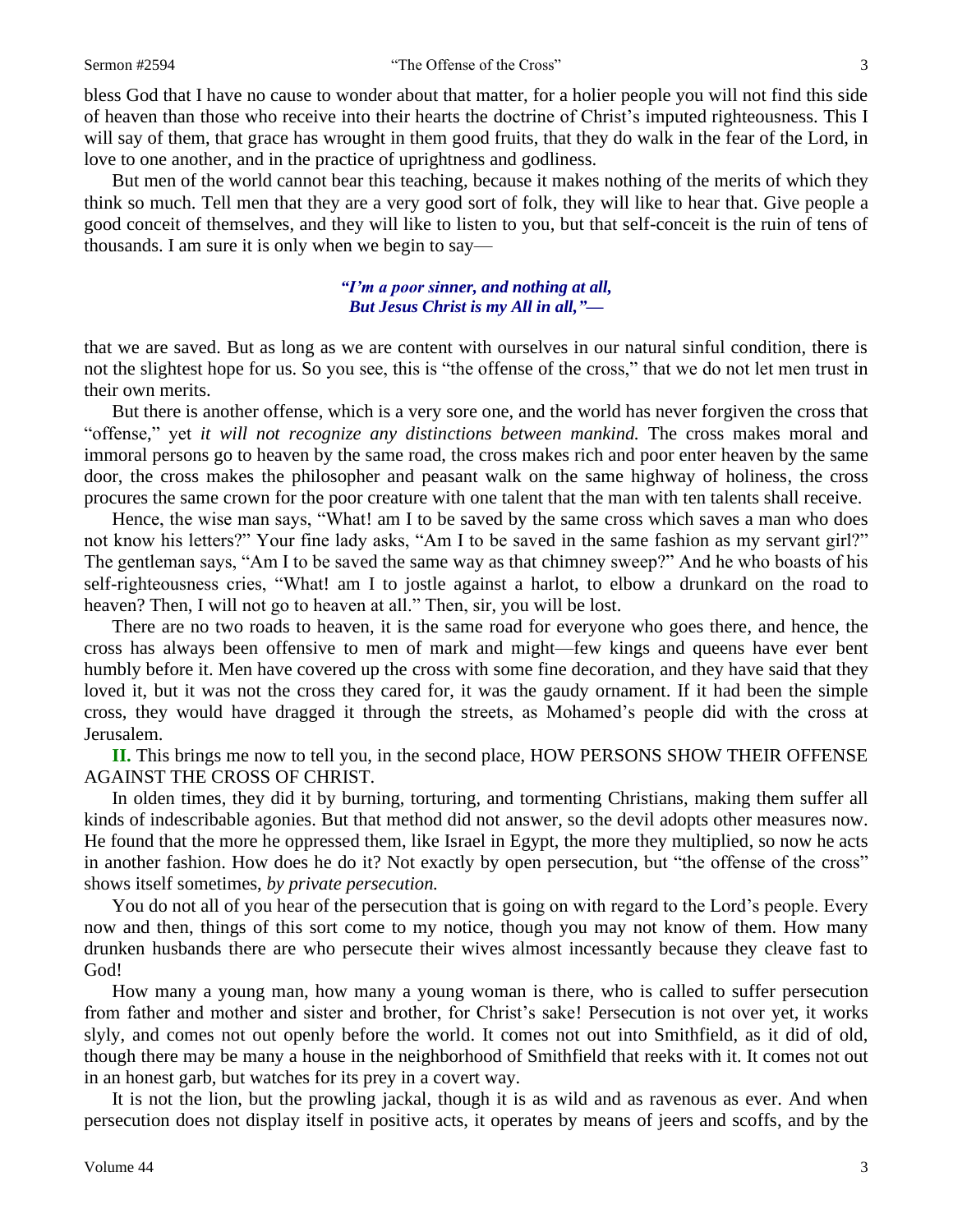shrug of the shoulder, and let me say, more men have been ruined by this practice than by the direst slanders. Men who shrug their shoulders generally do a deal of mischief, though they may not know it.

When sitting at table, I have mentioned a person's name, and someone has shrugged his shoulders, and said, "Oh!" the man's character was half gone. If the person had anything to say against the other, why could he not say it right out, and not leave us in the dark to surmise all manner of iniquities?

Another man will say, "I don't wish to persecute you, you can go to chapel as often as you like," yet there is on his face the cold sneer, and on his lips the cruel jest or slander, every idle rumor is circulated, and everything that can be invented against the minister of the Gospel and against Christian people—all still showing that there is now, as there was in the days of the apostles, an "offense of the cross."

But I will tell you what is the favorite plan nowadays, it is not to oppose the cross, but *to wind round the cross, and try to get the cross to alter its shape a little.* Men, who hate the doctrines of the cross say, "We too, preach the Gospel." They alter it, they misshape it, they make it "another gospel, which is not another." Let others say if they will, that yea and nay can meet together, that fire and water can kiss each other, that Christ and Belial can be twins, the true minister of Jesus Christ cannot do that. Truth is truth, and whatever is the opposite of it cannot be truth. Truth is one, and that which opposes it must certainly be error and falsehood. But it is the fashion to try to blend the two things together.

Look at very many of the churches; they say that they hold the truth. Look at their articles, there are all the five points of Calvinism. And if you ask the ministers whether they believe the doctrine of election? "Certainly," they reply. If you ask them whether they believe all the great cardinal truths of the Gospel, they say, "Oh yes, certainly we believe them, but we do not think they ought to be preached to the common people."

Ah, sirs! You have a fine notion of yourselves, if you do not think that "the common people" are as good as you are, and that they can receive the doctrines of grace as well as you can. "Oh! but those doctrines are dangerous, they drive the people to Antinomianism" They say this, but when we write to them, they reply, "Oh, we are as sound as you are!" Yes, but it is one thing to be sound, and another thing to preach sound truth.

I will never believe a man to be better than what he preaches, if a man does not proclaim "the truth, the whole truth, and nothing but the truth," we like him none the better, but ten times worse, because he says that he believes it. We would rather he did not believe it at all than that he should conceal his real sentiments. Such men, who hide the truth, prove that they are as much offended with the cross as if they openly tried to refute its doctrines. God send us the day when the pure, unadulterated doctrines of the grace of God, which is in Christ Jesus, shall be proclaimed in every chapel, and heard in every street, and received by every professed Christian!

**III.** Now I come, in the third place, TO SAY SOMETHING TO THOSE WHO ARE OFFENDED AT THE CROSS.

First, let me say that *it is very foolish of a man who does not believe the Gospel to oppose those who*  do. If a man does not himself love the Gospel, he might let alone other people who do. You have often heard the old fable of the dog in the manger, but here is something worse, here is the dog out of the manger, he does not even lie on the hay himself, and yet he barks at those that come to feed upon it. He does not love the Gospel, and because others do, he hates them.

Why, surely, what you do not want yourselves, you might let other people have in quietness! You need not oppose them for carrying away what you count worthless rubbish. Why should you be so offended, and endeavor to make a stand against the truth, since you cannot in your present condition, get anything out of it, and you may burn your fingers for your pains?

Then next, *how foolish it is to be offended at the cross, seeing that you cannot stop its progress!* He who should place himself before Juggernaut's car to be crushed, would be as wise as you who are opposing the Gospel. If it be true, recollect that "truth is mighty, and must prevail." Who are you to attempt to stand against it? You will be crushed, but let me tell you that, when the car goes over you, the wheel will not be raised even an inch by your size. For what are you? A tiny gnat, a creeping worm,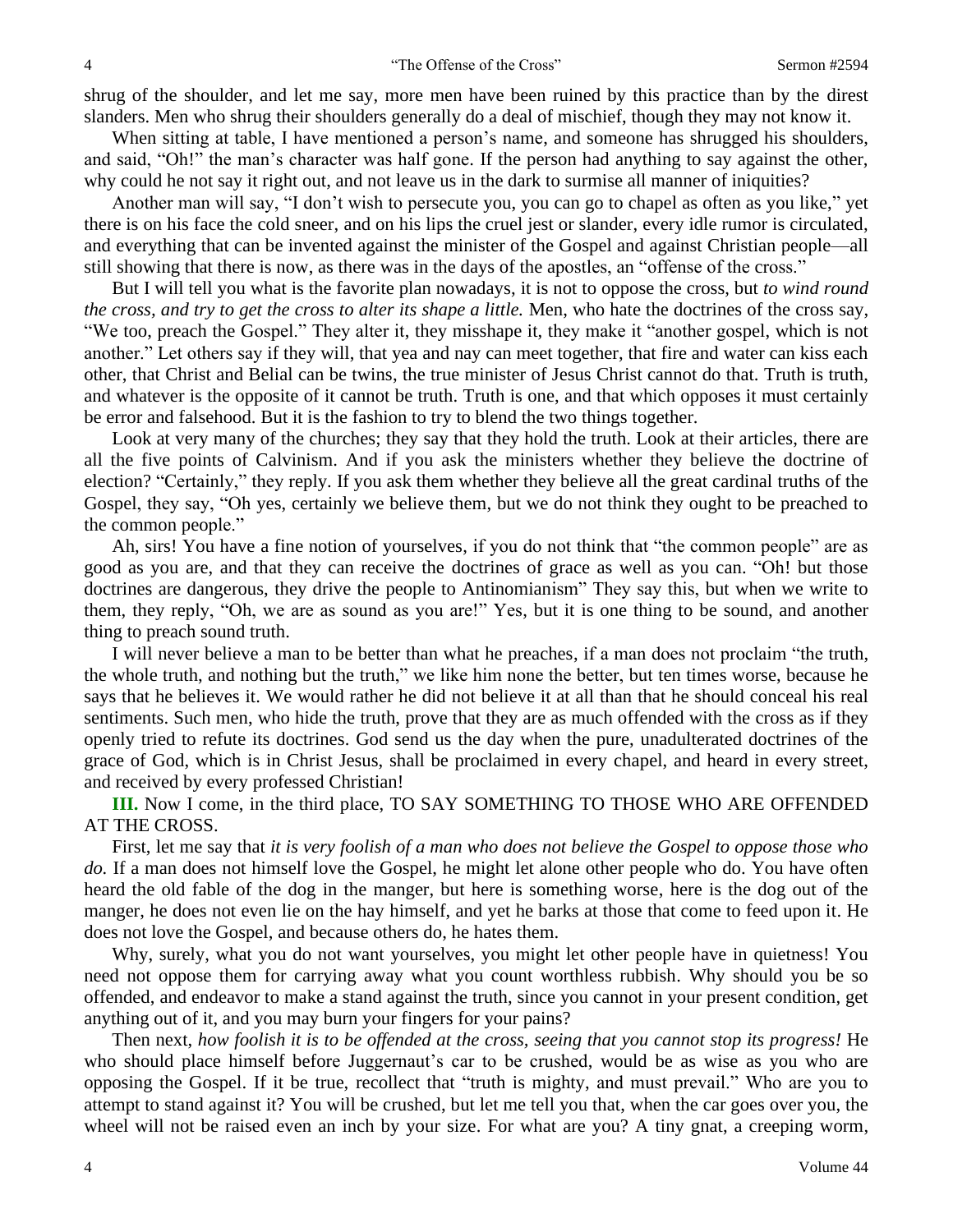which that wheel will crush to less than nothing, and not leave you even a name as having been an opponent of the Gospel.

There have been men who have stood up and said, "We will stop the chariot of Christ." Thousands have looked at them, and have been afraid. Their trumpets have blown loud and long, and some poor Christians have said, "Stand aside! Here comes a man who will stop the chariot of the Lord Jesus." At one time, it was Tom Paine, then it was Robert Owen, but what became of them? Did the chariot stop for them? No, it went on just as if there had never been a Tom Paine or a Robert Owen on the earth. Let all the infidels in the world know assuredly that the Gospel will win its way, whatever they may do.

Poor creatures! their efforts to oppose it are not worthy of our notice, and we need not fear that they can stop the truth. As well might a gnat think to quench the sun. Go, tiny insect, and do it, if you can. You will only burn your wings and die. As well might a fly think it could drink the ocean dry. Drink the ocean if you can, more likely, you will sink in it, and so it will drink you.

Ye who despise and oppose the Gospel, what can you do? It comes on "conquering and to conquer." I always think that, the more enemies the Gospel has, the more it will advance. As the old warrior said, "The more enemies there are, the more there are to be killed, the more there are to be taken prisoners, and the more there are to run away." Double your hosts, you opposers! Come on against us with a still mightier power! Rage yet more loudly! Slander us yet more foully! Do what you can, victory is ours, for it is predestinated.

The massive column of divine Predestination stands firm, and on its top there are the eagle wings betokening victory for every believer, and for the whole church of Christ. God's truth must and shall conquer, wherefore then, do you, foolish creature, hope to oppose the Gospel because it offends you? The stone, cut out without hands, cannot be broken by you, but if it falls upon you, it will grind you to powder.

But another thought, and I have done with this part of my subject. O man! If you hate the Gospel, let me say to you solemnly *how doubly foolish you are to be offended with Christ, who is the only One who can save you!* As well might the drowning man be offended with the rope which is cast to him, and which is the only means of his escape, as well might the dying patient be offended with the cup of medicine which is put to his lips, and which alone can save his body from death, as well might the man whose house is burning be offended with the fireman who roughly puts the fire escape ladder against his window—as that you should be offended with Christ.

Offended with Him who would snatch you as "a brand from the burning"? Offended with Him who alone can quench for you the fire of hell? Offended with Him whose blood alone can wash you white, and give you a place with Him in glory everlasting? Offended with Him? Then you are mad indeed. Not Bedlam itself can produce a maniac more foolish than you are.

Ah, you despisers, you shall wonder and *perish!* You are offended with the Gospel because it says that you have not any merit, but you have not any, then why are you offended? You are offended at the Gospel because it does not ask anything of you in order that you may be saved, yet, if it did demand anything of you as a condition of your salvation, you would be lost. It is just the Gospel for you, it is made on purpose, it fits your condition, it is adapted to your case—and yet you are offended with it! Oh, how can you be so foolish?

Did you ever hear of a man who was offended with a coach that was carrying him, because it had wheels? Why should you be offended with the Gospel chariot because it could not advance except on the wheels of free grace? What! you are offended with the Gospel because it lays you low? Don't you know that it is the very best place for you? The devil would have you very high if he could, but that would be only that he might ruin you.

My dear friends, I beseech you, in the name of the Lord Jesus Christ Himself, do think why you are offended with the Gospel. I know it goes against your prejudices, when you first hear it you do not love it, but remember, it is your only hope of salvation. Are you offended with that which alone can save you? Offended with that which can put a crown on your head, a palm branch in your hand, and give you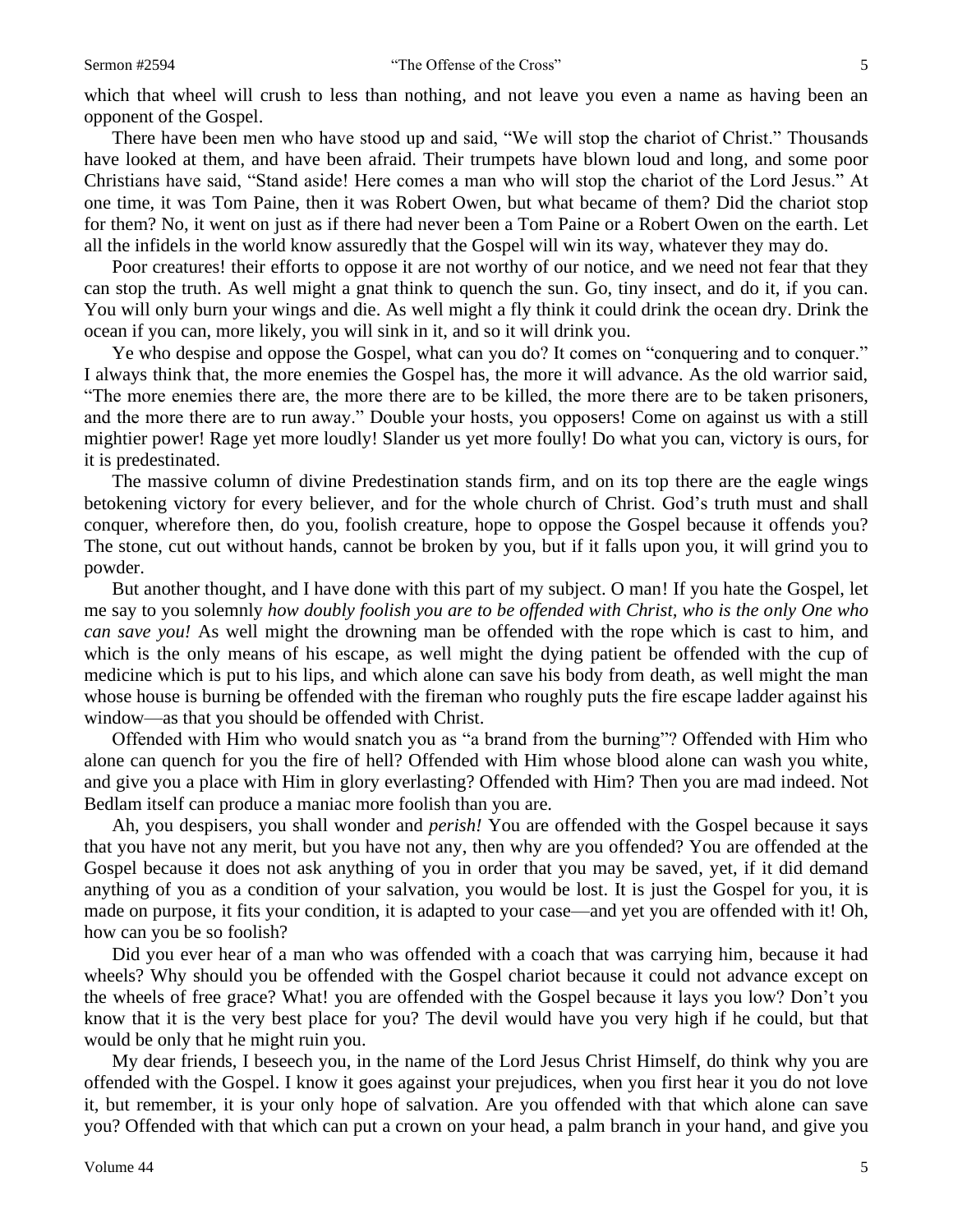bliss forever? Then, I think, when you sink to hell, you will look up to heaven and say, "Ah, Christ! I was offended with You, and now I see that You were the only Savior. I hated Your name, of which it is written, 'At the name of Jesus, every knee shall bow.' I hated that Savior who was the only Savior to redeem sinners from sin."

## **IV.** Lastly, I am TO DRAW ONE OR TWO INFERENCES.

The first is this, *if the cross of Christ is an offense, and always was an offense, what is the reason why so many professed Christians go on so easily from January to December, and never have any trouble about it?* Old John Berridge said, "If you do not preach the Gospel, you may sleep soundly enough, but if you do preach it faithfully, you will hardly have a sound place in your skin, for you will soon have enemies enough assailing you."

How is it that we never hear of any slander against a great many ministers? Everything goes easily and comfortably with them, nobody is ever offended with their preaching, but people go out of their chapel doors and say, "What a nice sermon! It was just the thing for everybody, and nobody could be offended." They do not preach the Gospel fully, or they would be sure to offend some people. Suppose that somebody says to me, "Do you know that Mrs. So-and-so was fearfully offended with your last sermon?" That is no trouble to me if I know that I have preached the truth. A celebrated preacher was once told that he had pleased all his hearers. "Ah!" said he, "there is another sermon lost."

The most effective sermons are those which make opposers of the Gospel bite their lips, and gnash their teeth. "That preaching is worth little," Rowland Hill used to say "that cannot make the devil roar. He preaches but very little truth that does not set the old lion roaring against him." Depend upon it, Satan does not like the Gospel any better than he did, and the world does not like the Gospel any better than it did, and if there is not nowadays, so much persecution and hatred as there used to be, it is because men do not proclaim the plain, simple truth as their forefathers did.

People go to hear nice velvet-tongued preachers, they like the minister to prophesy smooth things to them. "I won't go to hear Mr. So-and-so" says one, "for he will be sure to offend me." Now what is the reason for this? It is because he preaches the whole Gospel, the pure truth of God. But do men imagine that we want to offend them? Nay, God knows, the hard things we often say cause us more pain than they cause to our hearers. But it is a good thing when we care little for the opinion of men, and when we have learned to live above the world. Once let ministers faithfully proclaim the plain, simple Gospel, and we shall soon hear the laughter, and scorn, and jeers.

It was an ill day when the sons of God made affinity with the daughters of men, and it will be an ill day for the church of Christ when the world speaks well of it, and everybody commends it. The sect that is most spoken against is usually the sect where Christ most dwells, but the sect that is lapped in plenty, and dandled on the knees of honor, is usually the most corrupt. Preach the Gospel boldly, steadfastly, steadily, strongly, out and out, and you will not be long without hearing something about "the offense of the cross."

My last remark is this. O my brethren, *how much reason have we to bless and extol our gracious God, if the cross of Christ is not an offense to us!* I hope many here can unite with me in saying that there is nothing in the Bible that offends us, and there is nothing in the Gospel that offends us now. If there is anything you do not understand, you do not hate it, if it seems dark and mysterious, you do not reject it, but you are willing to learn all you can about it.

Ah, my God! if all I have ever preached is false, I stand prepared to disown it when You shall teach me better, if all I have ever learned be a mistake, and I have not learned it from You, I will not be ashamed to recant it in that hour when You shall Yourself teach me and show me my error. We are not ashamed to bring ourselves wholly into the mold of Scripture, to take it just as it stands, to believe it, and to receive it, and if you are in that state, mark you, you are saved, for no man can say that he accepts the Gospel wholly, loves it all, and receives it in his heart, and can yet be a stranger to it.

I have heard preachers ignorantly talk about "natural" love to the Gospel, there cannot be such a thing. I heard someone say that there was a "natural" love to Christ, it is all rubbish. Nature cannot beget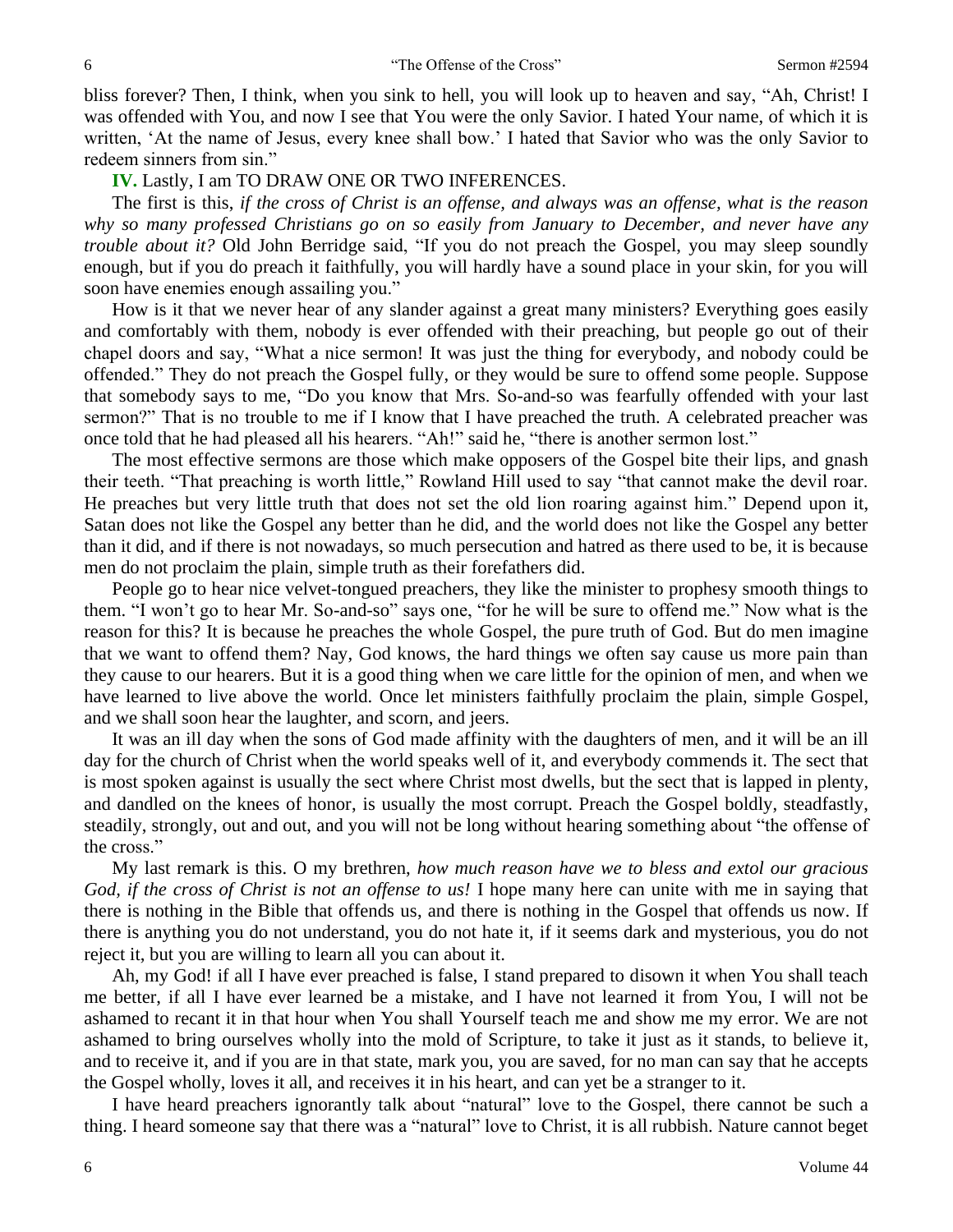a love to Christ, nor love to any good thing, that must come of God, for all love is from Him. There is nothing good in us by nature. Every conviction must, in some way or other, come from the Holy Spirit. Even if it is a temporary one, it must be traced to Him, if it is good. Oh, let us adore, and exalt, and magnify the mighty grace that has made us love the Gospel! For I am sure, with some of us, there was a time when we hated it as much as any people in all the world ever did.

Old John Newton used to say, "You who are called Calvinists—though you are not merely Calvinists, but the old, legitimate successors of Christ—you ought above all men to be very gentle with your opponents, for recollect, according to your own principles, they cannot learn truth unless they are taught of God, and if you have been taught of God, you ought to bless His name, and if they have not, you should not be angry with them, but pray to God to give them a better education." Do not let us make any extra "offense of the cross" by our own ill humor, but let us show our love to the cross by loving and trying to bless those who have been offended with it.

Ah! poor sinner, what say you? Are you offended with the cross? No, you are not, for it is there that you wish to lose your sins. Do you desire this moment to come to Christ? You say, "I have no offense against Christ. Oh, that I knew where I might find Him! I would come even, to His seat." Well, if you want Christ, Christ wants you—if you desire Christ, Christ desires you.

Yea, more, if you have one spark of desire after Christ, Christ has a whole burning mountain of desire after you. He loves you better than you can ever love Him. Rest assured that you are not first with God. If you are seeking Jesus, He has first sought you. Come, then, you destitute, weary, lost, helpless, ruined, chief of sinners, come, put your trust in His blood and His perfect righteousness, and you will go on your way rejoicing in Christ, set free from sin, delivered from iniquity, rendered as safe, though not as happy, as the very angels that now sing high hosannas before the throne of the Most High!

### **EXPOSITION BY C. H. SPURGEON**

## *GALATIANS 1*

## **Verse 1.** *Paul, an apostle, (not of men, neither by man, but by Jesus Christ, and God the Father, who raised him from the dead;)*

Paul begins this epistle by stating his commission as an apostle. In Galatia, he had been subjected to the great sorrow of having his apostleship called in question. Does he, therefore, give up his claim to the office, and retire from the work? No, not for a moment; but he begins his letter to the Galatians by declaring himself to be "an apostle, not of men, neither by man, but by Jesus Christ."

His enemies had said, "Paul was never one of the Savior's twelve apostles, he is not like those who were trained and educated by Christ Himself. No doubt he has borrowed his doctrine from them, and he is only a retailer of other men's goods." "No, no," says Paul, "I am an apostle as truly as any other of the twelve, 'not of men, neither by man, but by Jesus Christ, and God the Father, who raised him from the dead;'"—

#### **2***. And all the brethren which are with me, unto the churches of Galatia:*

Paul ever loved to associate others with him in his Christian service. He was not one who wanted to ride the high horse, and to keep himself aloof from his brethren in Christ. He frequently mentions the true hearted men who were with him, even though they were far inferior to him in talent and also in grace. He often joins with himself such men as Timothy and Silvanus, and here he puts in, "all the brethren which are with me, unto the churches of Galatia":—

#### **3***. Grace be to you and peace from God the Father, and from our Lord Jesus Christ,—*

It is the genius of the Gospel to wish well to others. Hence Paul begins the actual epistle with a benediction, "Grace be to you and peace." Dear friends, may you all have a fullness of these two good things! Grace rightly comes first, and peace afterwards. Peace before grace would be perilous, no more, it would be ruinous. But may you always have enough of grace to lead you on to a deep and joyful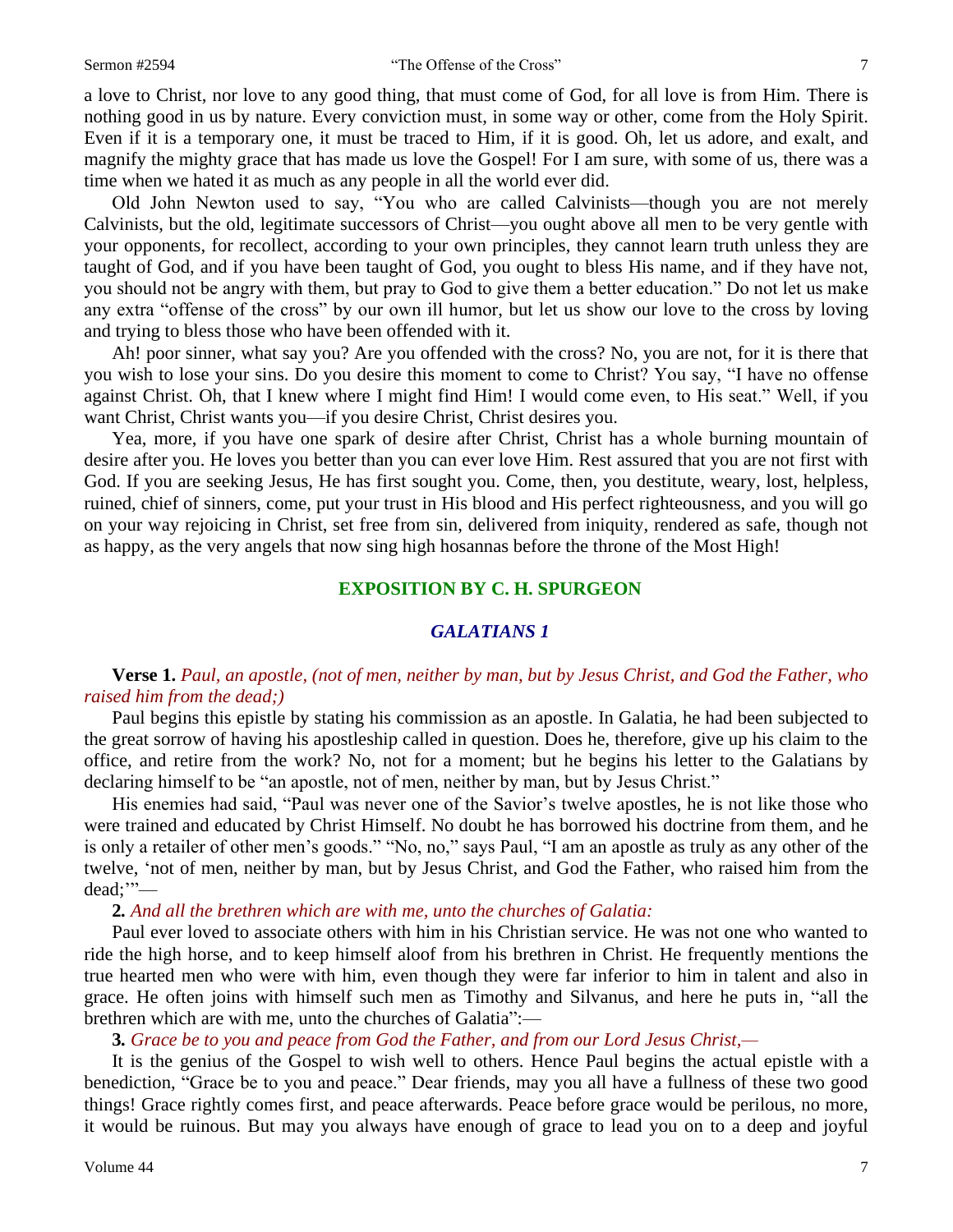peace! The two things go together very delightfully—grace and peace—and it is the best of grace, and the best of peace, since they come "from God the Father, and from our Lord Jesus Christ,"—

**4***. Who gave himself for our sins,—*

There is the doctrine of the atonement, which Paul always brings into his preaching and writing as soon as he can, "Who gave Himself for our sins." Well does Luther say, "Christ never gave Himself for our righteousness, but he gave Himself for our sins, because there was no other way of saving us except by a sacrifice for sin." The substitutionary character of Christ's death is always to be noticed, "Who gave himself for our sins,"—

**4***-***5***. That he might deliver us from this present evil world, according to the will of God and our Father: to whom be glory for ever and ever. Amen.*

Our Lord Jesus Christ Himself puts away our sin in order that we may rise out of it, and may become a pure and holy people, delivered from this present evil world, and brought into obedience to the will of God.

Now we come to quite another topic.

**6***. I marvel that ye are so soon removed from him that called you into the grace of Christ unto another gospel:*

The Galatians were a very fickle people. Some have said that they were a colony from Gaul— Galatians—and that they partook somewhat of the fickleness which is attributed to the character of the Gaul. I know not how true that may be, but certainly, they seem very soon to have left the Gospel, to have adulterated it, and to have fallen into Ritualism, into Sacramentarianism, into salvation by works, and all the errors into which people usually fall when they go away from the Gospel.

**7***. Which is not another; but there be some that trouble you, and would pervert the gospel of Christ.*

"Another gospel: which is not another," for there are not two Gospels, any more than there are two gods. There is one only message from God, of good news to men, and if you turn away from that, you turn away to a falsehood, to that which will bring you trouble, to that which will pervert you, and lead you astray.

# **8.** *But though we, or an angel from heaven, preach any other gospel unto you than that which we have preached unto you, let him be accursed.*

Paul is no fanatic, no raving enthusiast, yet he cannot endure the notion of a false Gospel. In his solemn anathema, he includes himself, and all the brethren with him, yea, and the very angels of God if they "preach any other gospel." "Let him be accursed," he says, and so he is.

**9***. As we said before, so say I now again, If any man preach any other gospel unto you than that ye have received, let him be accursed.*

The modern style of speaking is, "Let us fraternize with him, he is a man of original thought. Surely, you would not bind all men down to one mode of speech. Perhaps, if he has made mistakes, you will bring him round to your way of thinking by receiving him kindly into your fellowship." "No, no;" says Paul, "As we said before, so say I now again, If any man preach any other gospel unto you than that ye have received, let him be accursed."

**10.** *For do I now persuade men, or God? or do I seek to please men? for if I yet pleased men, I should not be the servant of Christ.*

He would not be the servant of Christ if he pleased men. Those whom we try to please, are our masters. If a man tries to please the populace, or to please the refined few, these are his masters, and he will be their slave, but if he tries to please his God, then is he a free man indeed.

**11-12.** *But I certify you, brethren, that the gospel which was preached of me is not after man. For I neither received it of man, neither was I taught it, but by the revelation of Jesus Christ.*

Paul foresaw what would be said about him in the after ages, and truly, to this day, the fiercest attack upon Christianity is always made upon the teaching of the apostle Paul. The men who creep in unawares